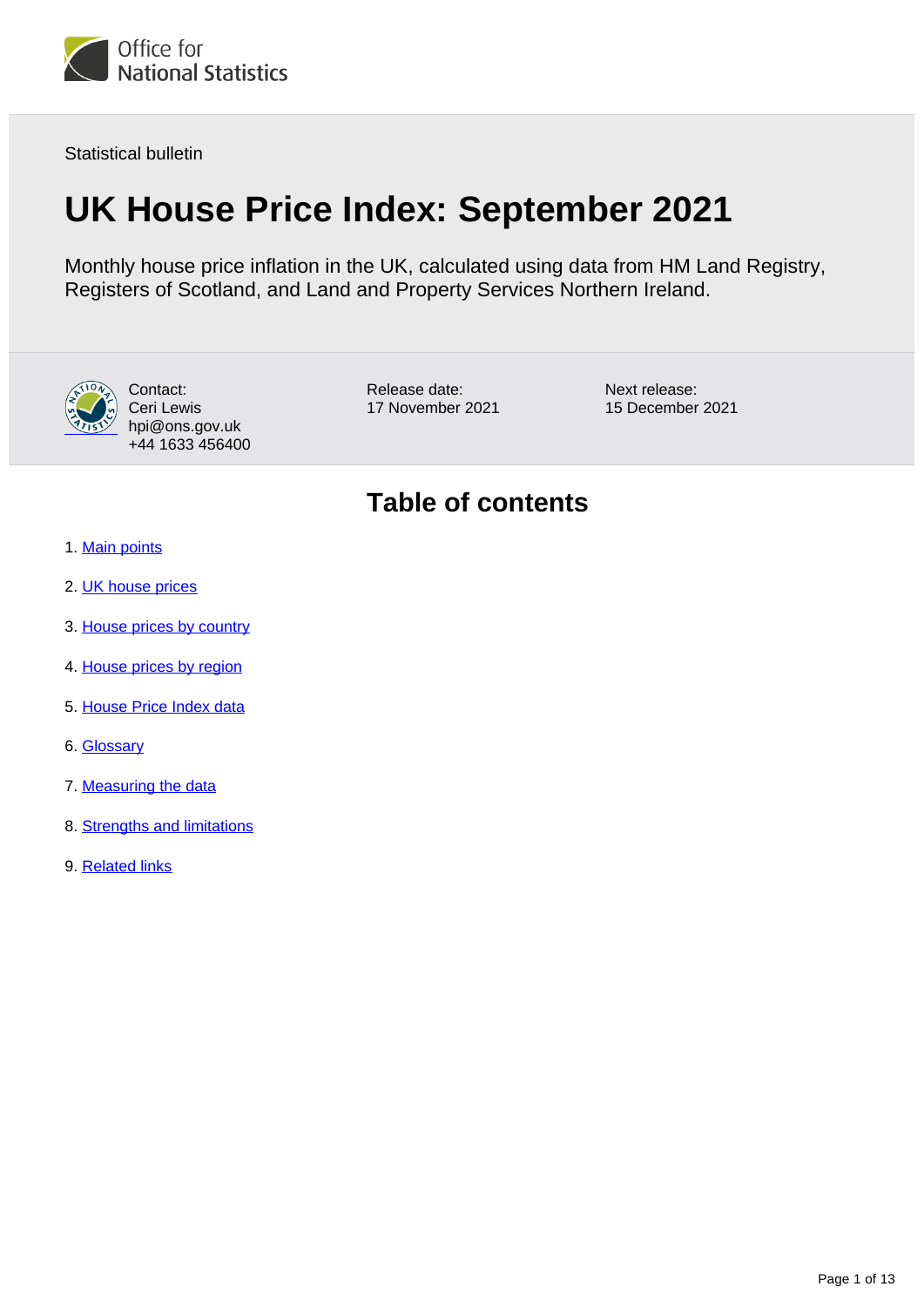## <span id="page-1-0"></span>**1 . Main points**

- UK average house prices increased by 11.8% over the year to September 2021, up from 10.2% in August.
- The average UK house price was at a record high of £270,000 in September 2021, which is £28,000 higher than this time last year.
- Average house prices increased over the year in England to £288,000 (11.5%), in Wales to £196,000 (15.4%), in Scotland to £180,000 (12.3%) and in Northern Ireland to £159,000 (10.7%).
- London continues to be the region with the lowest annual growth (2.8%) for the tenth consecutive month.

## <span id="page-1-1"></span>**2 . UK house prices**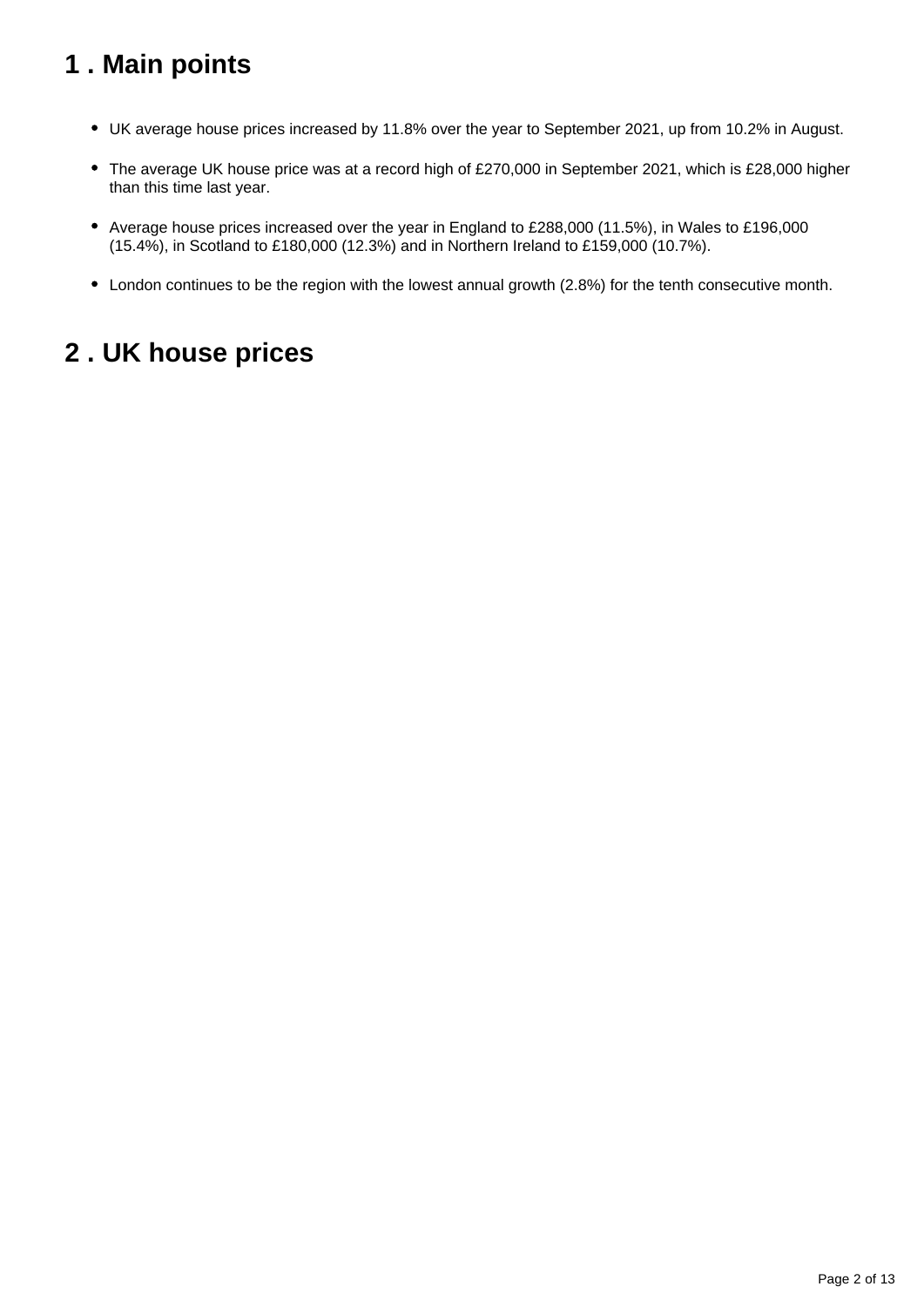### **UK average house prices increased by 11.8% over the year to September 2021**

The [latest house price data published on GOV.UK by HM Land Registry for September 2021](https://www.gov.uk/government/collections/uk-house-price-index-reports) show that average house prices in the UK increased by 11.8% in the year to September 2021, up from 10.2% in the year to August 2021 (Figure 1).

Because of the impact of the coronavirus (COVID-19) pandemic on both the number and supply of housing transactions, we might see larger revisions to the published House Price Index (HPI) estimates than usual. It is worth noting that the [monthly property transactions statistics](https://www.gov.uk/government/statistics/monthly-property-transactions-completed-in-the-uk-with-value-40000-or-above) published by HM Revenue and Customs show that the number of transactions in September 2021 were higher than average. As fewer processed transactions are available than expected for the September 2021 estimate, the proportion of transactions used in the compilation of the UK HPI is lower than usual. As a result, there may be increased volatility in this month's estimates, particularly at the lower geographical levels where transaction volumes are smaller. We are looking at options to improve this, including working with data suppliers. In particular, HM Land Registry is currently increasing the level of automation in the way they process applications. As a result of this process, initial data numbers may be slightly lower, however in the medium to long term this will lead to higher volumes. Further information on this can be found in **[Section 7: Measuring the data](https://www.ons.gov.uk/economy/inflationandpriceindices/bulletins/housepriceindex/september2021#measuring-the-data).** 

#### **Figure 1: September 2021 saw UK house price growth increase to 11.8%**

#### **Annual house price rates of change for all dwellings, UK: January 2006 to September 2021**

## Figure 1: September 2021 saw UK house price growth increase to 11.8%

Annual house price rates of change for all dwellings, UK: January 2006 to September 2021



**Source: HM Land Registry, Registers of Scotland, Land and Property Services Northern Ireland, Office for National Statistics – UK House Price Index**

**Notes:**

- 1. Not seasonally adjusted.
- 2. The <u>[full UK House Price Index \(HPI\) release](https://www.gov.uk/government/collections/uk-house-price-index-reports)</u> is available to download from HM Land Registry at GOV.UK.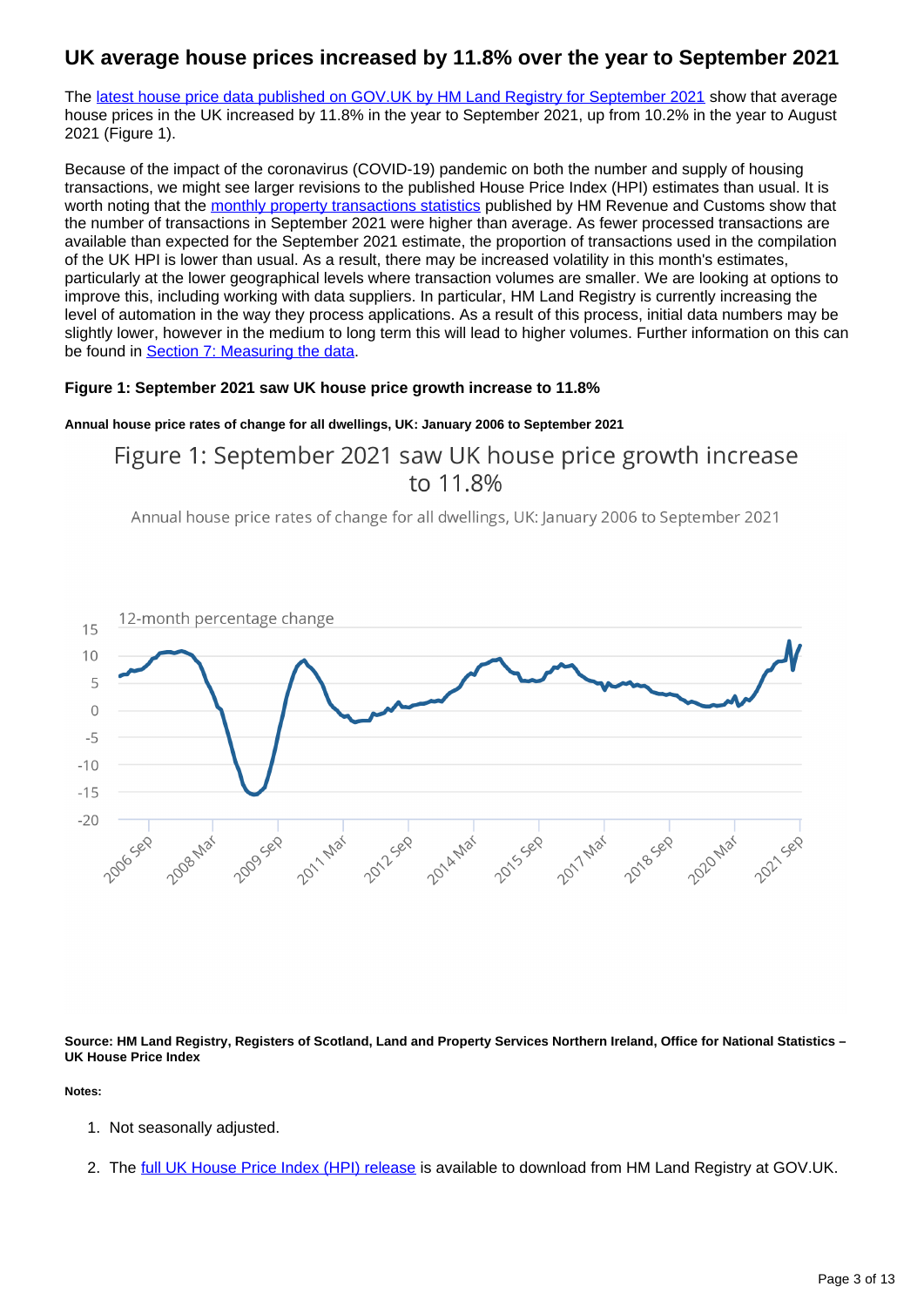The latter half of 2020 saw the UK's average house price growth accelerating. This trend continued into 2021 as the UK average house price for September 2021 was a record high of £270,000, up from £263,000 in August 2021, and £6,000 higher than the previous record seen in June 2021.

On 8 July 2020, changes to the tax paid on property purchases were announced with immediate effect in England and Northern Ireland. Similar changes came into effect slightly later in Scotland and Wales (15 July and 27 July respectively). In England and Northern Ireland, properties up to the value of £500,000 would incur no tax, while the thresholds for Scotland and Wales were £250,000. These changes in the tax paid on housing transactions may have allowed sellers to request higher prices as the buyers' overall costs are reduced.

On 3 March 2021, an extension to the Stamp Duty holiday in England and Northern Ireland was announced. This meant that the tax holiday was extended until 30 June 2021, after which the threshold decreased to £250,000 until 30 September 2021. From 1 October 2021, the Stamp Duty thresholds have reverted to what they were before 8 July 2020. The tax holiday for Scotland ended on 31 March 2021. The tax holiday in Wales ended on 30 June 2021.

As the tax breaks were originally due to conclude at the end of March 2021, it is likely that March's average house prices were slightly inflated as buyers rushed to ensure their house purchases were scheduled to complete ahead of this deadline. This effect was then further exaggerated in June 2021, in line with the extension to the holiday on taxes paid on property purchases in England, Wales and Northern Ireland. Following a decrease in July, average house prices increased in the months of August and September 2021 and have now surpassed the peak seen in June. [Monthly property transactions statistics](https://www.gov.uk/government/statistics/monthly-property-transactions-completed-in-the-uk-with-value-40000-or-above) published by HM Revenue and Customs show that the seasonally adjusted number of transactions in September 2021 (when the last of the tax holidays came to an end in England) increased to 160,950, which is 67.5% higher than August 2021, and 68.4% higher than a year earlier.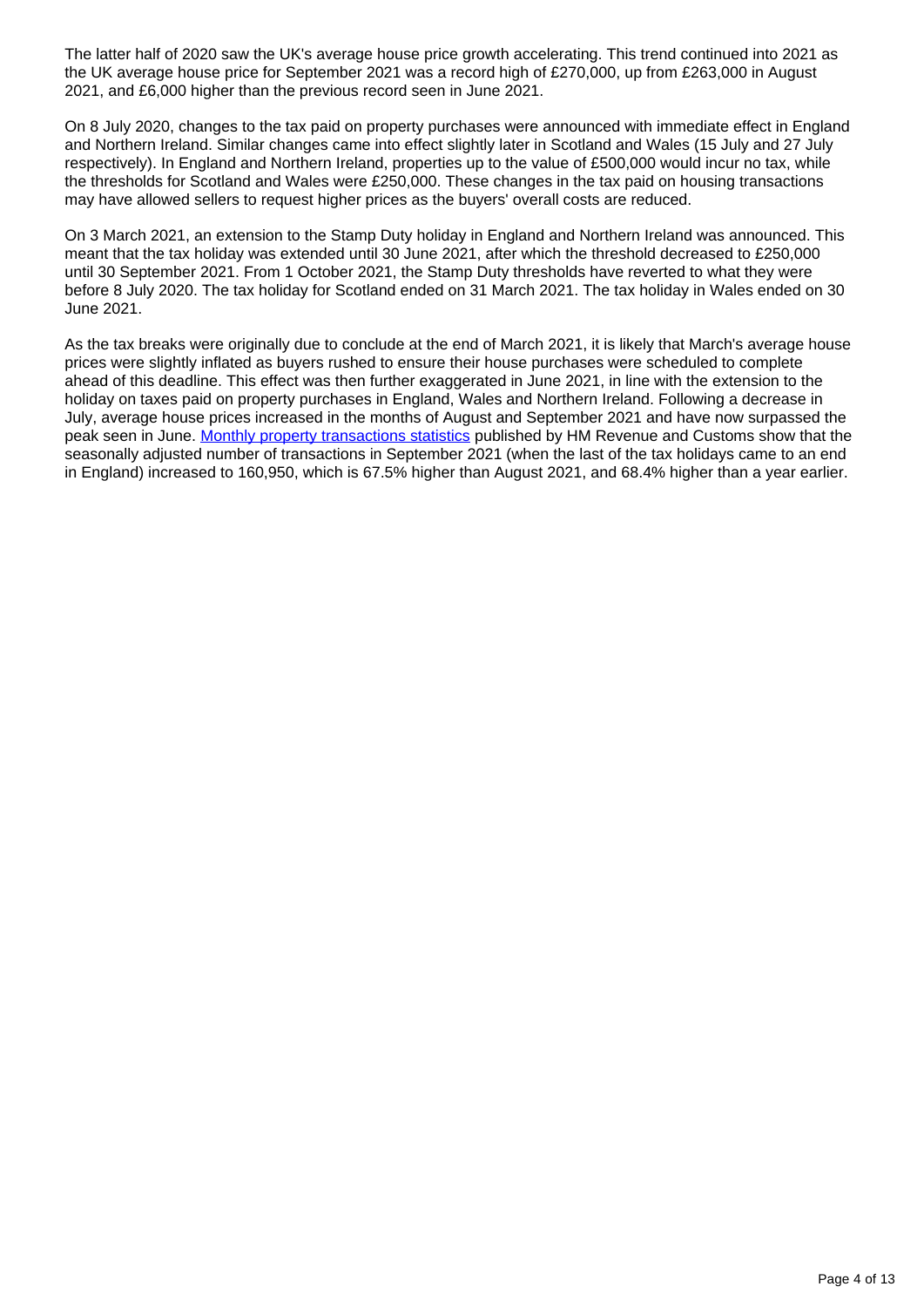#### **Figure 2: Average UK house prices rose to a record high of £270,000 in September 2021**

#### **Average house price, UK: January 2005 to September 2021**

## Figure 2: Average UK house prices rose to a record high of £270,000 in September 2021

Average house price, UK: January 2005 to September 2021



**Source: HM Land Registry, Registers of Scotland, Land and Property Services Northern Ireland, Office for National Statistics – UK House Price Index**

**Notes:**

- 1. Not seasonally adjusted.
- 2. The <u>[full UK House Price Index \(HPI\) release](https://www.gov.uk/government/collections/uk-house-price-index-reports)</u> is available to download from HM Land Registry at GOV.UK.

The average UK house price was a record high of £270,000 in September 2021; this is £28,000 higher than in September 2020 (Figure 2).

On a non-seasonally adjusted basis, average house prices in the UK increased by 2.5% between August and September 2021, compared with an increase of 1.1% in the same period a year ago.

On a seasonally adjusted basis, average house prices in the UK increased by 2.6% between August and September 2021, following an increase of 3.5% in the previous month.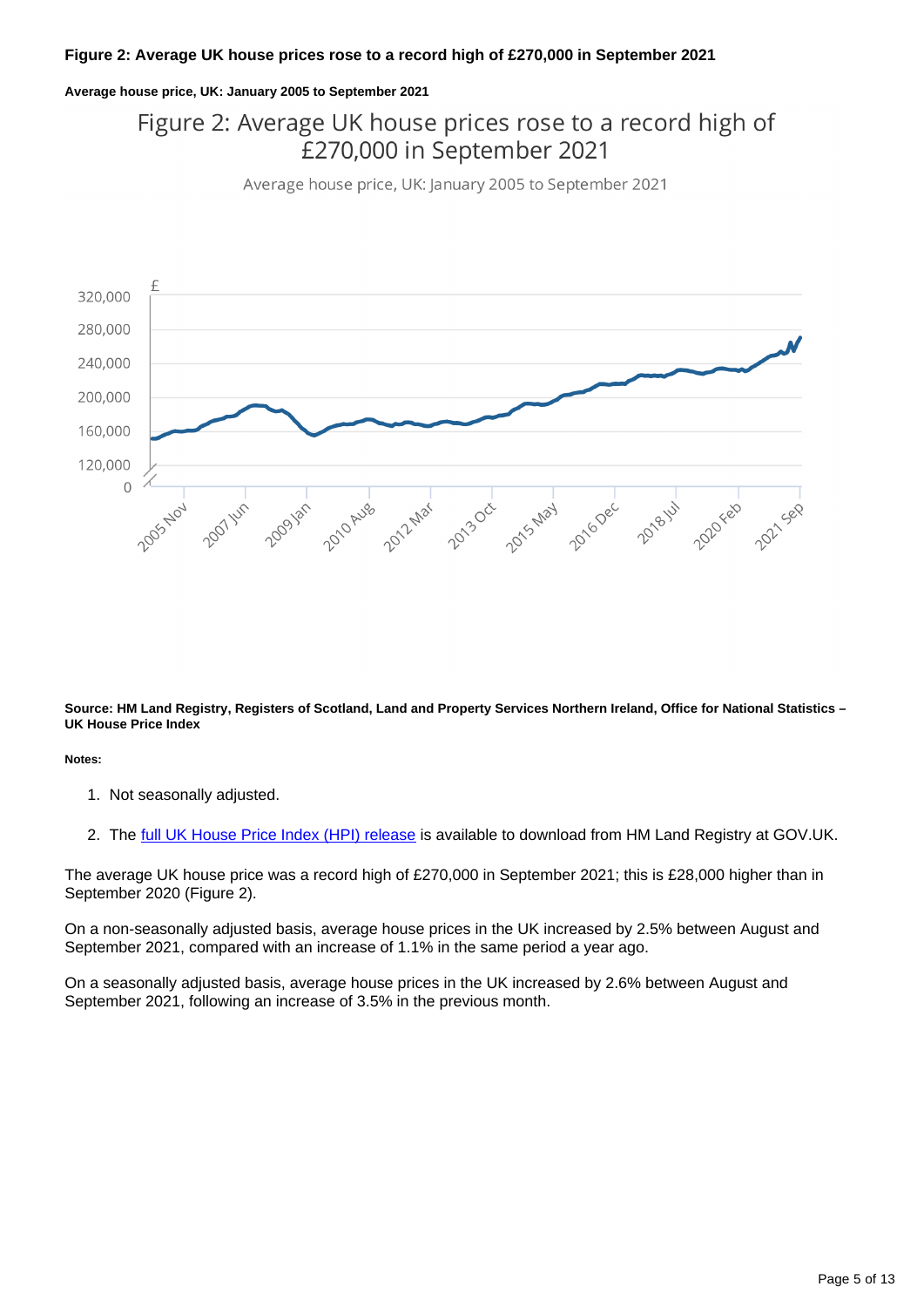## <span id="page-5-0"></span>**3 . House prices by country**

### **Figure 3: England house prices remain the highest in the UK**

**Average house price by country, UK: January 2005 to September 2021**

Figure 3: England house prices remain the highest in the UK

Average house price by country, UK: January 2005 to September 2021



**Source: HM Land Registry, Registers of Scotland, Land and Property Services Northern Ireland, Office for National Statistics – UK House Price Index**

#### **Notes:**

- 1. Not seasonally adjusted.
- 2. The <u>[full UK House Price Index \(HPI\) release](https://www.gov.uk/government/collections/uk-house-price-index-reports)</u> is available to download from HM Land Registry at GOV.UK.
- 3. Northern Ireland data are only available on a quarterly basis. Northern Ireland data are copied forward until the next quarter's data are available, which will be in the December 2021 bulletin released on 16 February 2022.

The average house price in Wales increased by 15.4% over the year to September 2021, up from an increase of 10.7% in August 2021, with the average house price in Wales now at record level of £196,000.

The average house price in Scotland increased by 12.3% over the year to September 2021, down from an increase of 17.0% in the year to August 2021, with the average house price in Scotland now at £180,000.

The average house price in England increased by 11.5% over the year to September 2021, up from an increase of 9.3% in the year to August 2021, with the average house price in England now at a record high of £288,000.

The average house price in Northern Ireland increased by 10.7% over the year to Quarter 3 (Jul to Sept) 2021. Northern Ireland remains the cheapest UK country to purchase a property in, with the average house price at £159,000 (Figure 3).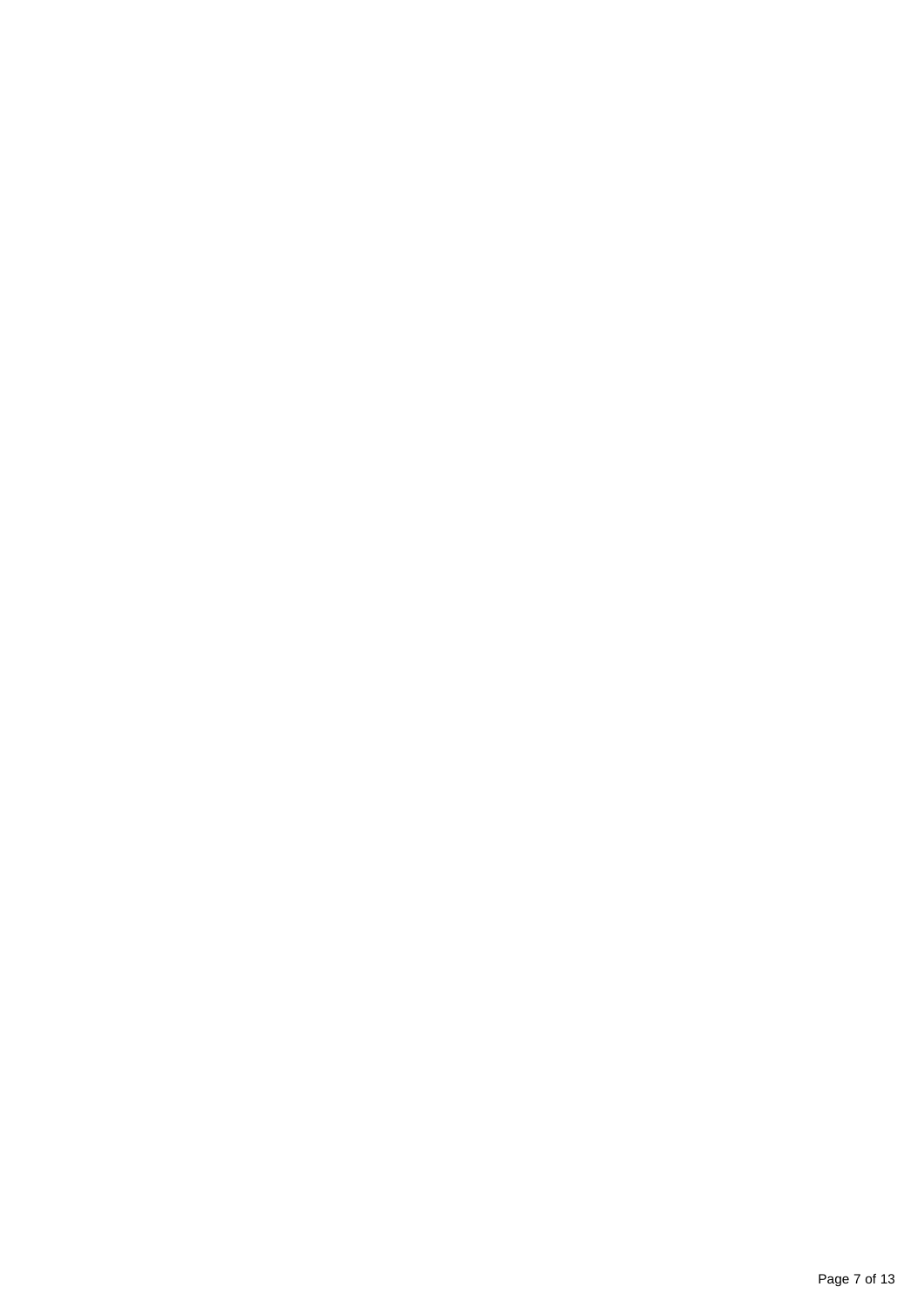## <span id="page-7-0"></span>**4 . House prices by region**

#### **Figure 4: London remains the region with the lowest annual house price growth**

#### **All dwellings annual house price rates of change, by English region, year to September 2021**

## Figure 4: London remains the region with the lowest annual house price growth

All dwellings annual house price rates of change, by English region, year to September 2021



#### **Source: HM Land Registry and Office for National Statistics – UK House Price Index**

#### **Notes:**

- 1. Not seasonally adjusted.
- 2. The <u>[full UK House Price Index \(HPI\) release](https://www.gov.uk/government/collections/uk-house-price-index-reports)</u> is available to download from HM Land Registry at GOV.UK.

The North West was the region with the highest annual house price growth, with average prices increasing by 16.8% in the year to September 2021. This was up from 11.6% in August 2021 (Figure 4).

The lowest annual growth was in London, where average prices increased by 2.8% over the year to September 2021, down from 6.7% in August 2021. This represents the lowest annual growth in London since July 2020.

Despite being the region with the lowest annual growth, London's average house prices remain the most expensive of any region in the UK at an average of £507,000 in September 2021.

The North East continued to have the lowest average house price, at £153,000, having surpassed its preeconomic downturn peak of July 2007 in December 2020 (Figure 5).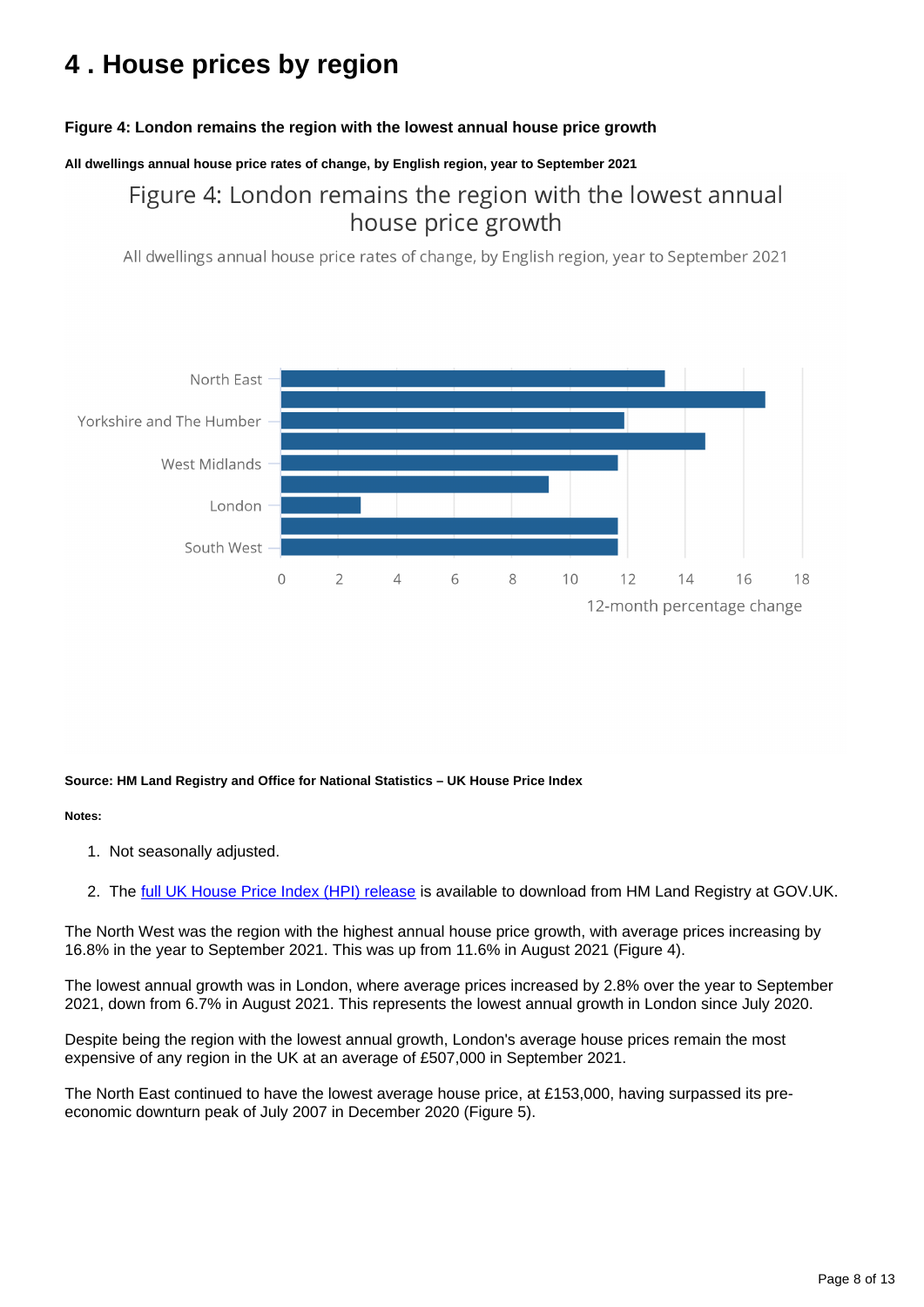#### **Figure 5: London continues to have the highest average house price in England**

#### **Average house price, by English region: January 2005 to September 2021**

## Figure 5: London continues to have the highest average house price in England

Average house price, by English region: January 2005 to September 2021



#### **Source: HM Land Registry and Office for National Statistics – UK House Price Index**

#### **Notes:**

- 1. Data at the local authority level and other breakdowns can be found in the full House Price Index (HPI) [release,](https://www.gov.uk/government/collections/uk-house-price-index-reports) available to download from HM Land Registry at GOV.UK.
- 2. Because of the impact of the coronavirus (COVID-19) pandemic on both the number and supply of housing transactions, we might see larger revisions to the published House Price Index (HPI) estimates than usual, particularly at the lower geographical levels where transaction volumes are smaller.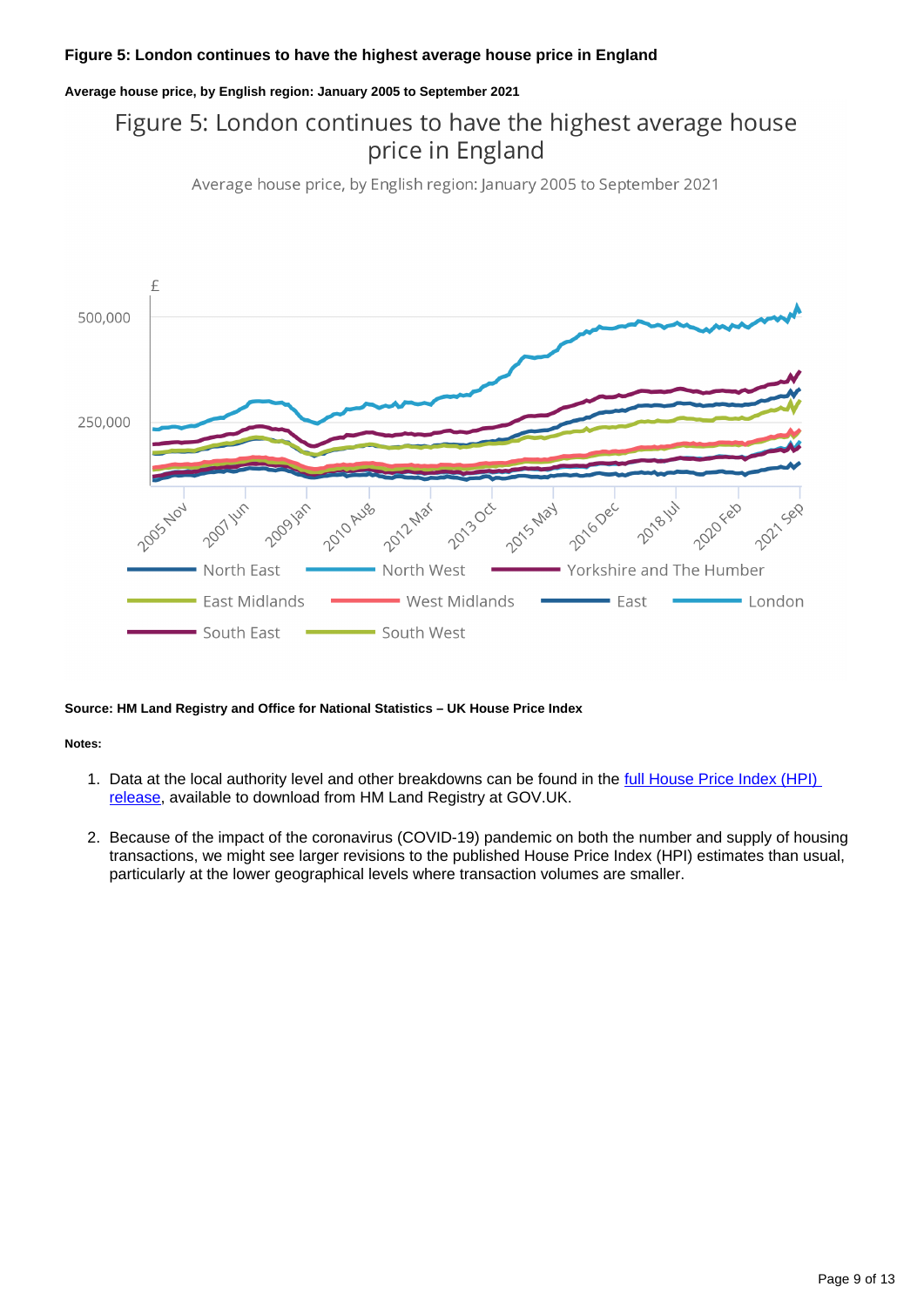## <span id="page-9-0"></span>**5 . House Price Index data**

#### [UK House Price Index](https://www.gov.uk/government/statistical-data-sets/uk-house-price-index-data-downloads-september-2021)

Dataset | Released 17 November 2021

Monthly house price movements, including average price by property type, sales and cash mortgage sales, as well as information on first-time buyers, new builds and former owner occupiers. Data are collected by HM Land Registry and published on GOV.UK.

#### [House price data: quarterly tables](https://www.ons.gov.uk/economy/inflationandpriceindices/datasets/housepriceindexmonthlyquarterlytables1to19)

Dataset | Released 18 August 2021

Quarterly house price data based on a sub-sample of the Regulated Mortgage Survey and an unrevised arithmetic mean version of the mix adjusted House Price Index (HPI) for Great Britain. The next release was originally scheduled for publication on 17 November 2021, but this has been delayed because of the receipt of late data. The quarterly tables will now be published on 2 December 2021 to allow time to process and quality assure the additional data.

[House price data: annual tables 20 to 39](https://www.ons.gov.uk/economy/inflationandpriceindices/datasets/housepriceindexannualtables2039) Dataset | Released 14 July 2021 Annual house price data based on a sub-sample of the Regulated Mortgage Survey.

## <span id="page-9-1"></span>**6 . Glossary**

### **House Price Index (HPI)**

The House Price Index (HPI) measures the price changes of residential housing as a percentage change from a specific time period (12 months prior or a base period, where the HPI in 2015 equals 100).

### **House price inflation**

House price inflation in the UK is the rate at which the prices of residential properties purchased in the UK rise and fall.

### **Non-seasonally adjusted**

A non-seasonally adjusted series is one that includes seasonal or calendar effects.

### **Seasonally adjusted**

A seasonally adjusted series is one that has been subject to a widely used technique for removing seasonal or calendar effects from time series data.

## <span id="page-9-2"></span>**7 . Measuring the data**

The UK House Price Index (HPI) is a joint production by HM Land Registry, Registers of Scotland, Land and Property Services Northern Ireland, and the Office for National Statistics (ONS). HM Land Registry publishes the [main publication of the UK HPI](https://www.gov.uk/government/collections/uk-house-price-index-reports) on the GOV.UK website (9:30am, 17 November 2021). It includes full details, including commentary, historical data tables and analytical tools.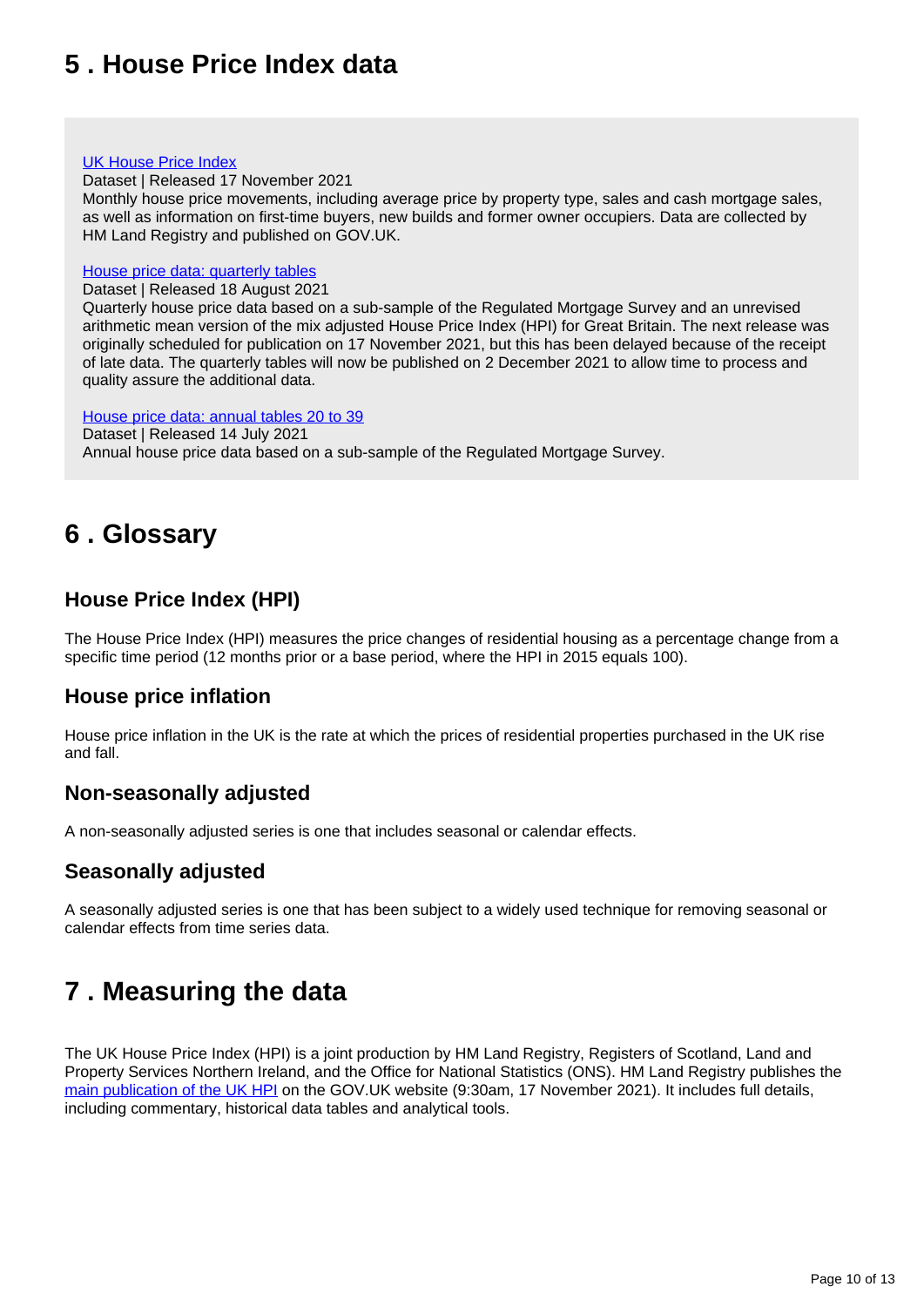### **Consultation on the Code of Practice for Statistics - proposed change to 9.30 am release practice**

On behalf of the UK Statistics Authority, the Office for Statistics Regulation (OSR) is conducting a [consultation on](https://osr.statisticsauthority.gov.uk/what-we-do/code-of-practice/consultation-on-the-code-of-practice-for-statistics-proposed-change-to-9-30am-release-practice/)  [the Code of Practise for Statistics, proposing changes to the 9.30am release practise.](https://osr.statisticsauthority.gov.uk/what-we-do/code-of-practice/consultation-on-the-code-of-practice-for-statistics-proposed-change-to-9-30am-release-practice/) Please send comments by 21 December 2021 to: [regulation@statistics.gov.uk](mailto:regulation@statistics.gov.uk).

### **Coronavirus**

In the past 12 months all those involved in the property market have been affected by coronavirus; HM Land Registry (HMLR) is no different and as a result of this the HPI data are not as complete as it could be. HM Land Registry are focusing on their core purpose of registering land and this includes recording the price paid for a property.

This means that the HPI may be subject to increased revisions as more data are added over the coming months.

HMLR's priority is to reduce any delays, both those caused by the coronavirus pandemic and those existing beforehand. To simultaneously deliver their services while promoting public health, they are adjusting their resources where necessary, introducing automation where practical, and recruiting and training more than 500 new staff.

We have temporarily changed the date we receive the transaction data from HMLR. Because of this, we receive more transactions than those immediately seen in the published [Price Paid Data](https://www.gov.uk/government/statistical-data-sets/price-paid-data-downloads).

The processing of new build properties has been more affected than the processing of "old build" properties. So, to address this, we have pooled new build transactions for certain months in England and Wales:

- January 2021 includes new build transactions from December 2020 and January 2021 for England and Wales
- February 2021 includes new build transactions from January and February 2021 for England and Wales
- March 2021 includes new build transactions from February and March 2021 for England and Wales
- April 2021 includes new build transactions from March and April 2021 for England and Wales
- May 2021 includes new build transactions from April and May 2021
- June 2021 includes new build transactions from May and June 2021
- July 2021 includes new build transactions from June and July 2021
- August 2021 includes new build transactions from July and August 2021
- because of the nature of the processing of the new builds, these are never included in the model for the first estimate, so September 2021 has not been affected

These changes might lead to larger revisions to published estimates than usual as we reduce the reliance on pooling. Further information on how we usually process the new build properties can be found in the [Quality and](https://www.gov.uk/government/publications/about-the-uk-house-price-index/quality-and-methodology)  [methodology guidance](https://www.gov.uk/government/publications/about-the-uk-house-price-index/quality-and-methodology).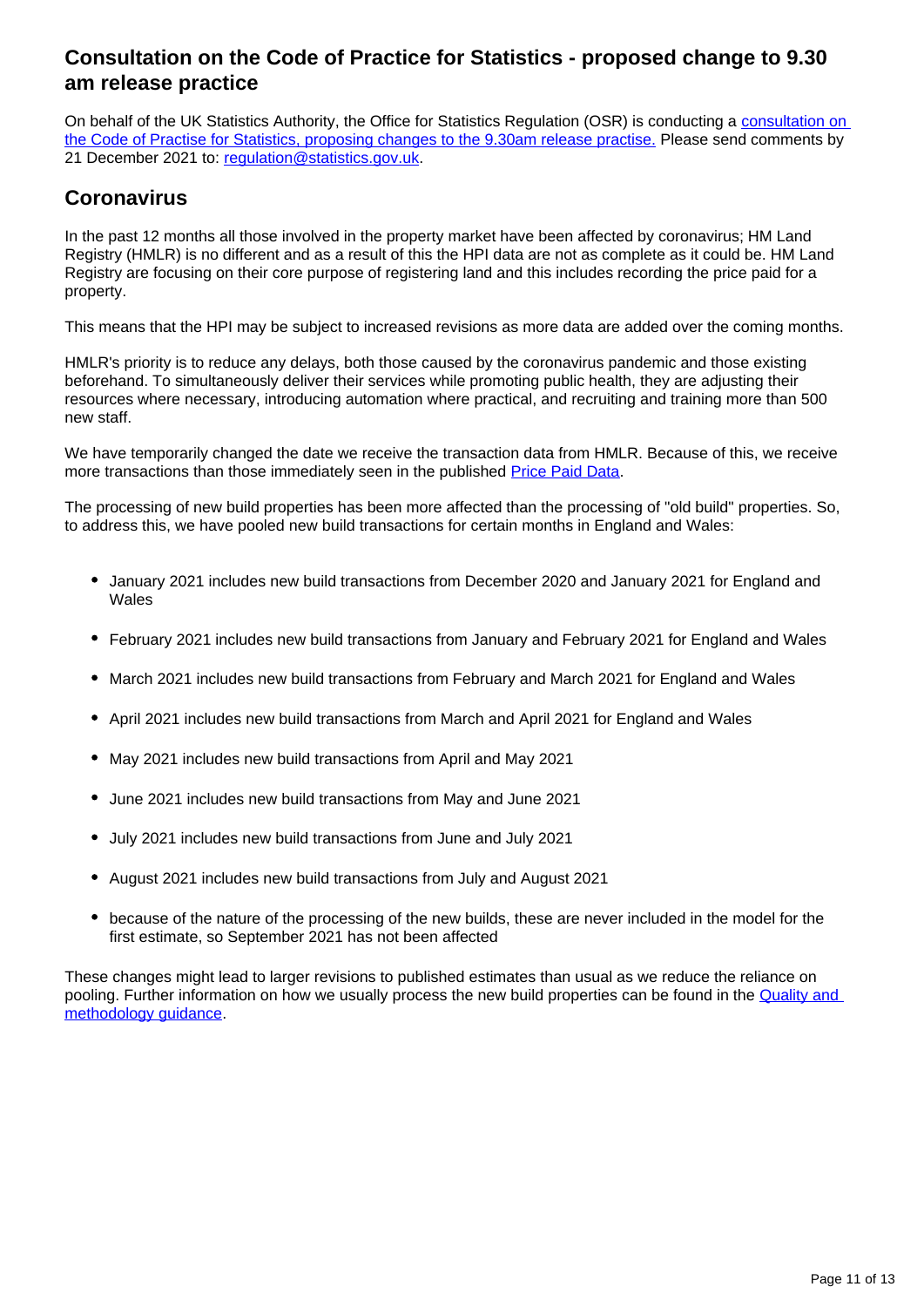### **Sales volumes**

As sales only appear in the UK HPI once the purchases have been registered or submitted for registration in the case of sales in Scotland (based on completed sales rather than advertised or approved prices), there can be a delay before transactions feed into the index. Estimates for the most recent months are provisional and likely to be updated as more data are incorporated into the index.

The latest estimates for September 2021 are based on approximately 11,000 records for England, which currently represent roughly 8% of monthly property transactions (as published by HM Revenue and Customs), approximately 6,600 records for Scotland (62% of transactions) and approximately 500 records for Wales (9% of transactions). This represents the number of records that are available at the time of calculating the UK HPI and not the number of transactions that have taken place. As time progresses, more records will become available for September, in line with our published revision policy.

However, it should be noted that there are some coverage differences between the sales volumes used in the UK HPI dataset and the monthly property transactions statistics data, meaning that the two are not directly comparable, and sales volumes in the UK HPI are unlikely to ever reach the transaction levels published by HMRC. It is believed that the main reason for this difference is that residential properties where the buyer or seller is a corporate body, company or business are excluded from the HM Land Registry data in the UK HPI but included in HMRC property transaction statistics.

## **Upcoming changes**

HM Land Registry is currently increasing the level of automation in the way they process applications. As a result of this process, initial data numbers may be slightly lower, however in the medium to long term this will lead to a better service and higher volumes. HMLR is also planning full automation regarding the collection of price paid data over the next 18 months, which will also impact the UK House Price positively.

### **Data sources**

The main sources of data used in the UK are HM Land Registry for England and Wales, Registers of Scotland, and HM Revenue and Customs' (HMRC's) Stamp Duty Land Tax data for the Northern Ireland HPI.

## **Methods**

The method for calculating the UK House Price Index can be found in our **Quality and Methodology guidance**.

### **Quality**

More quality and methodology information on strengths, limitations, appropriate uses, and how the data were created is available in the [guidance page](https://www.gov.uk/government/publications/about-the-uk-house-price-index) of the main release published by HM Land Registry on GOV.UK.

## <span id="page-11-0"></span>**8 . Strengths and limitations**

Further information on strengths and limitations of the data can be found in Section 1.4 of the Quality and [methodology guidance](https://www.gov.uk/government/publications/about-the-uk-house-price-index/quality-and-methodology).